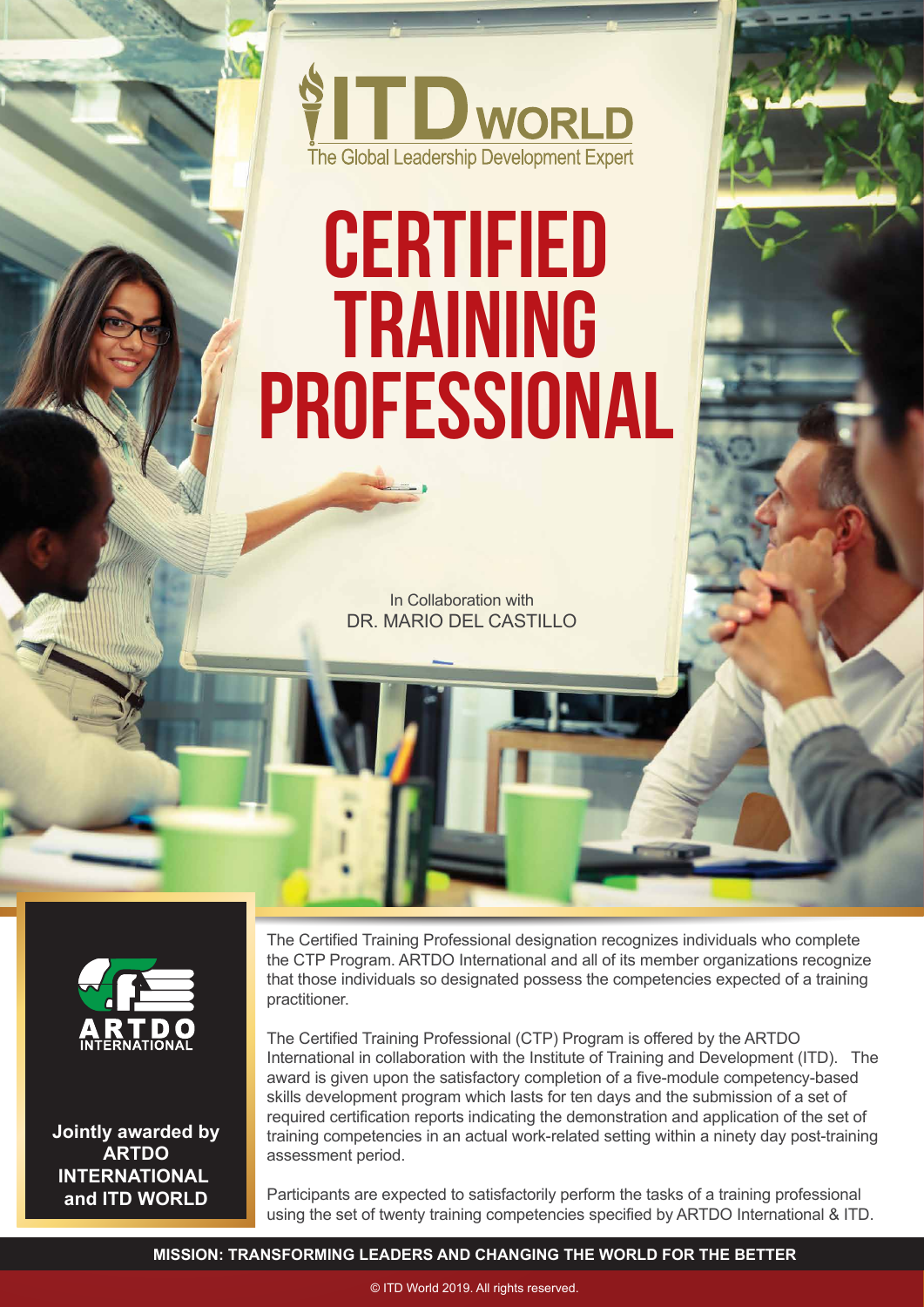## 2 PG **WHO SHOULD ATTEND?**

Training managers, training specialists, design specialists, learning specialist, trainers, facilitators and technical experts who are required to do training. Individuals who see training as a significant part of their work life.



## **THE CTP PROGRAM**

The five modules expand on the well-accepted ADDIE model consisting of Analysis, Design, Development, Implementation and Evaluation.

| <b>MODULE 1</b> | <b>ANALYSIS</b>       | 2 DAYS          | "                                                                                                                                                                                         |
|-----------------|-----------------------|-----------------|-------------------------------------------------------------------------------------------------------------------------------------------------------------------------------------------|
| <b>MODULE 2</b> | <b>DESIGN</b>         | <b>1.5 DAYS</b> | The training is wonderful and timely. I have<br>learnt to look at RESULTS BASE. This will<br>help improve my ability to deliver well.<br>Robert N. George<br>UN Mission - Liberia (UNMIL) |
| <b>MODULE 3</b> | <b>DEVELOPMENT</b>    | <b>1.5 DAYS</b> |                                                                                                                                                                                           |
| <b>MODULE 4</b> | <b>IMPLEMENTATION</b> | <b>3 DAYS</b>   |                                                                                                                                                                                           |
| <b>MODULE 5</b> | <b>EVALUATION</b>     | <b>2 DAYS</b>   | "                                                                                                                                                                                         |

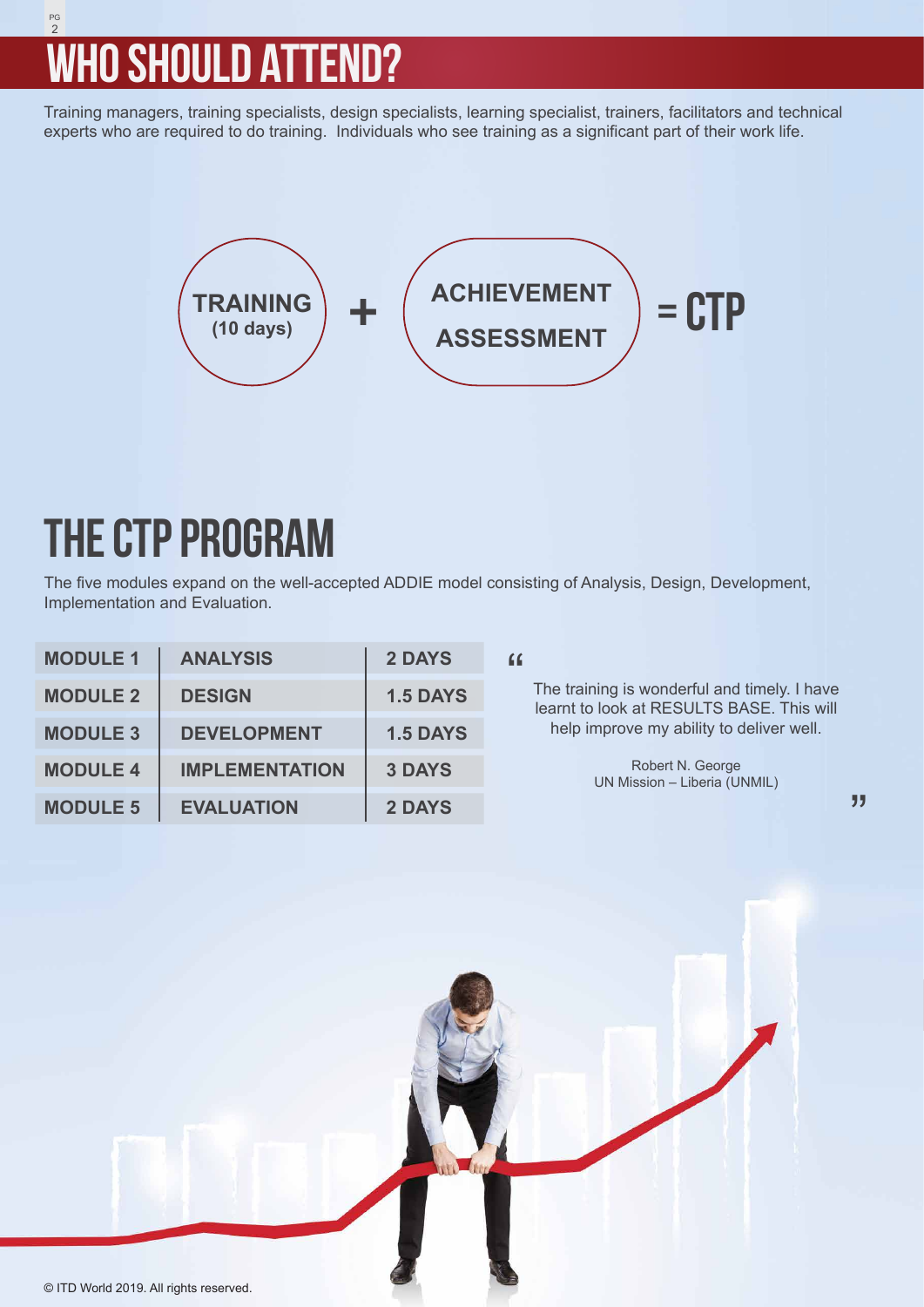## **PROGRAM OUTLINE**

## **ANALYSIS**

## **Competency Focus**

- Organizational Awareness
- Analyzing Performance Problems
- Determining Root Cause
- Intervention Selection

## **Purpose of the Module**

- Provides a business-wide strategic perspective to training and development
- Introduces a training process framework as basic for analysis
- **MODULE 1:**<br> **MODULE 1:**<br>
Competition precise<br>
Competition and the main of the main of the main of the main of the main of the main of the main of the main of the main of the main of the main of the main of the main of the • Adopt a systematic, measured approach to needs analysis

## **Module Objectives**

- State performance gaps correctly
- Use theoretical tools to determine root causes
- Use four methods of collecting data
- Develop a needs analysis recommendation

## **Content**

Day 1

## **Morning session**

- Overview and introductions
- The Big Picture: Role of L and D in strategy
- Instruction to the Instructional System Design Model
- The phases of Needs Analysis

## **Afternoon session**

- Problem Analysis
- Factors that influence performance
- Needs Analysis
- Verifying root cause

## Day 2

## **Morning session**

- Data collection methods
- Table research method
- Interviews and focus groups
- Surveys
- Observation method

## **Afternoon session**

- Job analysis techniques
- Competency mapping
- IIdentifying competency gaps
- Preparing a training recommendation

## **MODULE 2: DESIGNING LEARNING - 1.5 DAYS**

## **Competency Focus**

- Writing Instructional Objectives
- Job Analysis
- Adult learning theory
- Instructional Strategy

## **Purpose of the Module**

- Provides a template of training design and development
- Explains the step-by-step procedure in training design
- Gives sufficient opportunity for participants to do prototype design
- Encourages creativity in design
- Demonstrate the necessary components of learning outcomes
- Distinguish between learner-centered and trainer-centered considerations

## **Module Objectives**

The participant are expected to gain competencies in:

- Job / task based curriculum development
- Using a participative method of job analysis
- Using mind-mapping techniques in design
- Writing learning objectives that are always measurable
- Using design parameters

## **Content**

#### **Day 1**

#### **Morning session**

- Summary of instructional learning what works in adult learning
- The design process
- Writing performance goals and learning objectives
- Planning the assessment

## **Afternoon session**

- Choosing the course format
- Design parameters and strategies
- Job Instruction design

## **Day 2**

## **Morning session**

- Topic sequencing
- Selecting instructional methods
- Preparing the design matrix
- Formative assessment of the design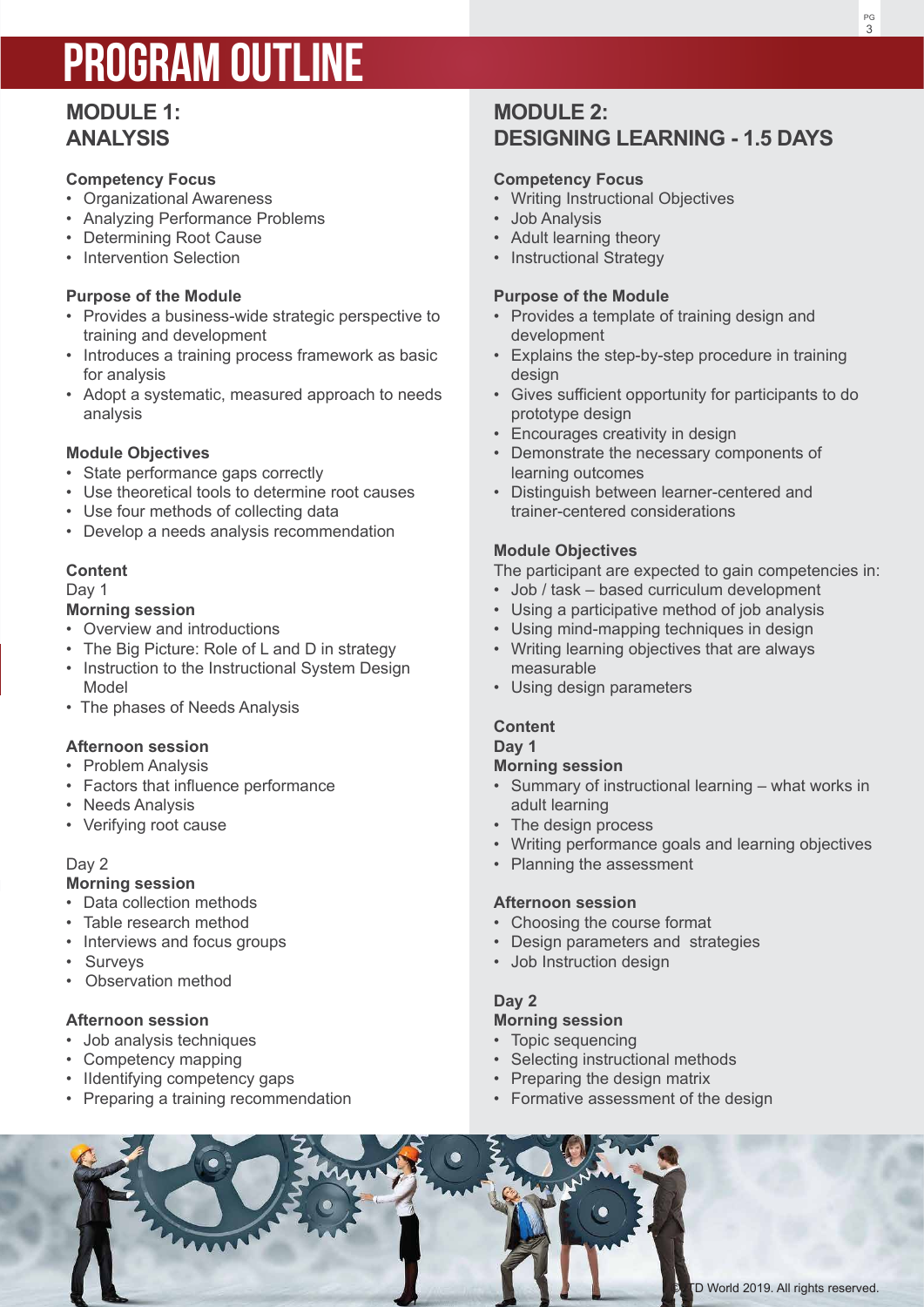## 4 PG **PROGRAM OUTLINE**

## **MODULE 3: DEVELOPMENT - 1.5 DAYS**

## **Competency Focus**

- Using development tools
- Creating lesson plans and course leader guides
- Preparing instructor-led course materials
- Creating learner-led course materials

## **Purpose of the Module**

- Gain insight into the process of creating course materials
- Create lesson plans consistent with learning theories and principles
- Build active learning activities
- Develop instructions for learner-led courses

## **Module Objectives**

The participants are expected to gain competencies in

- Establishing conditions that are appropriate for adult learners
- Observing the guidelines for session structures
- Develop the suite of instructional elements required for delivering a course
- Use tools for creating learner-led instruction such as e-learning and self-study

## **Content**

#### **Day 1**

## **Afternoon session**

- Robert Gagne's Conditions for Learning and 9 Steps of Instruction
- Distinguishing facilitator-led and learner-led instruction parameters
- Facilitator-led course leader guides

## **Day 2**

## **Morning session**

- Working with Power Point to produce presentation slides
- Building a participant manual
- Inserting active learning activities
- Creating learner-led material

## **Afternoon session**

- Introduction to e-learning development tools
- Recording videos on Power Point
- Introduction to web-enabled learning platforms
- Gamification for the milennial learner

## **MODULE 4: DELIVERING LEARNING - 3 DAYS**

## **Competency Focus**

- Presentation skills
- Demonstration skills
- Facilitation skills
- Group management

## **Purpose of the Module**

- Build confidence in delivering a training assignment
- Know how to create a conductive learning environment
- Achieve greater learner engagement
- Handle challenging situations
- Facilitate experiental and group learning activities

## **Module Objectives**

The participants are expected to gain competencies in:

- Preparing for a training assignment
- Running icebreakers and expectation sharing activities
- Conducting an active presentation
- Demonstate a work skill
- Facilitate a structured experiental learning activity

## **Content**

## **Day 1**

## **Morning session**

- Getting ready for training
- What factors influence learner engagement
- The session structures
- Conducting icebreakers and energizers
- Conducting an expectation sharing activity

## **Afternoon session**

- Presentation techniques using Power Point
- Body language and non-verbal messages

## **Day 2**

## **Morning session**

- How is facilitation different from other training skills?
- Process observation skills
- Feedback skills
- Workshop on process observation and feedback

## **Afternoon session**

- Facilitating group activities
- Facilitating role plays
- Facilitating case studies
- Learning summaries and "re-entry"

## **Day 3**

#### **Morning session**

- Workshop on facilitation
- Controlling the process
- Handling difficult situations

## **Afternoon session**

- Workshop on facilitation
- Using props and theatricals
- Applications and debriefing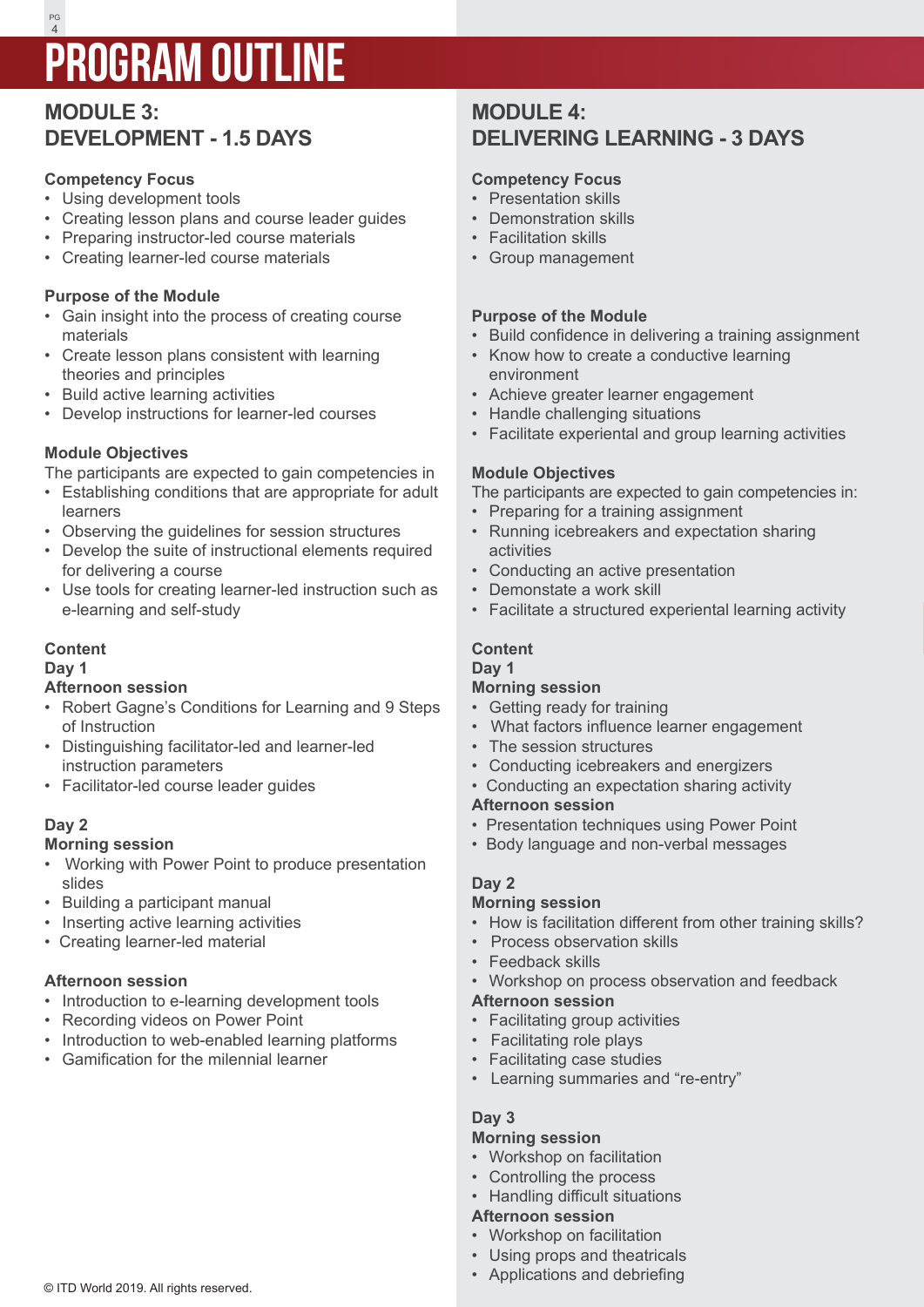PG

## **MODULE 5: EVALUATING LEARNING - 2 DAYS**

## **Competency focus**

- Evaluation Level Awareness
- Use of Evaluation Instruments
- Summarizing and Reporting

## **Purpose of the module**

- Encourages more depth in the level of training evaluation
- Provides the theoretical basis for training evaluation
- Provides the main distinctions among the different levels of evaluation
- Develops the tools of evaluation

## **Module objectives**

The participants are expected to gain competencies in:

- Developing an evaluation system
- Distinguishing the different levels of evaluation
- Developing evaluation methods and instruments
- Preparing an evaluation report

## **Content Day 1 Morning session**

- The goals of evaluation
- The dimensions of evaluation
- The process of evaluation
- The measures of evaluation

## **Afternoon session**

- Linking needs assessment, training goals and evaluation
- The levels of evaluation
- Improving on reaction questionnaires
- Improving on knowledge and skills testing

## **Day 2**

## **Morning session**

- Measuring results transfer of learning to the workplace
- Measuring benefits impact of training to business goals

### **Afternoon session**

- Translating results and benefits to ROI
- Impact analysis

## **STUDY RESOURCES**

## **Coaching Support**

During the assessment stage, participants may contact their assigned coach electronically by e-mail, video conference, or phone.In addition, there will be scheduled coaching sessions. Overseas participants can participate through virtual video facilities.

## **E-Learning Support**

Participants are given access to CTP module materials and notes including narrated lessons and quizzes so that you can reinforce your class studies at any time.

## **Resource Guide**

Each participant is provided with the ARTDO International-ITD Resource Guide which includes techniques, exercises, designs and tips for trainers. Other books recommended by the course leaders may be found at the ITD Resource Center.

## **Resource Center**

Participants may use the resource center at ITD for discussions, research, use of computers, and access to the internet.

## **Discussion Sites and Bulletin Boards**

Participants and course leaders can continually communicate with one another on-line to exchange notes and share ideas.

## **Comprehensive evaluation**

Each participant will be evaluated at the end of the class sessions and upon submission of the assessment assignments.

- a) At the learning level after the CTP Training Program. The progressive assessment for each module will consider participation, post-test results submission of assignments.
- b) After the 90 days assessment period, participants will submit the work-based assignments.

The reports will be based specifically on performance against competency criteria. The client organization will be provided with the participant evaluation. Assessment will be 360 degrees with inputs from direct superior, participants/internal/external clients, program facilitators as well as self-assessment by the participant. The Certified Training Professional conferred and recognized by ITD and ARTDO International will be given on the basis of the assessment of completed projects.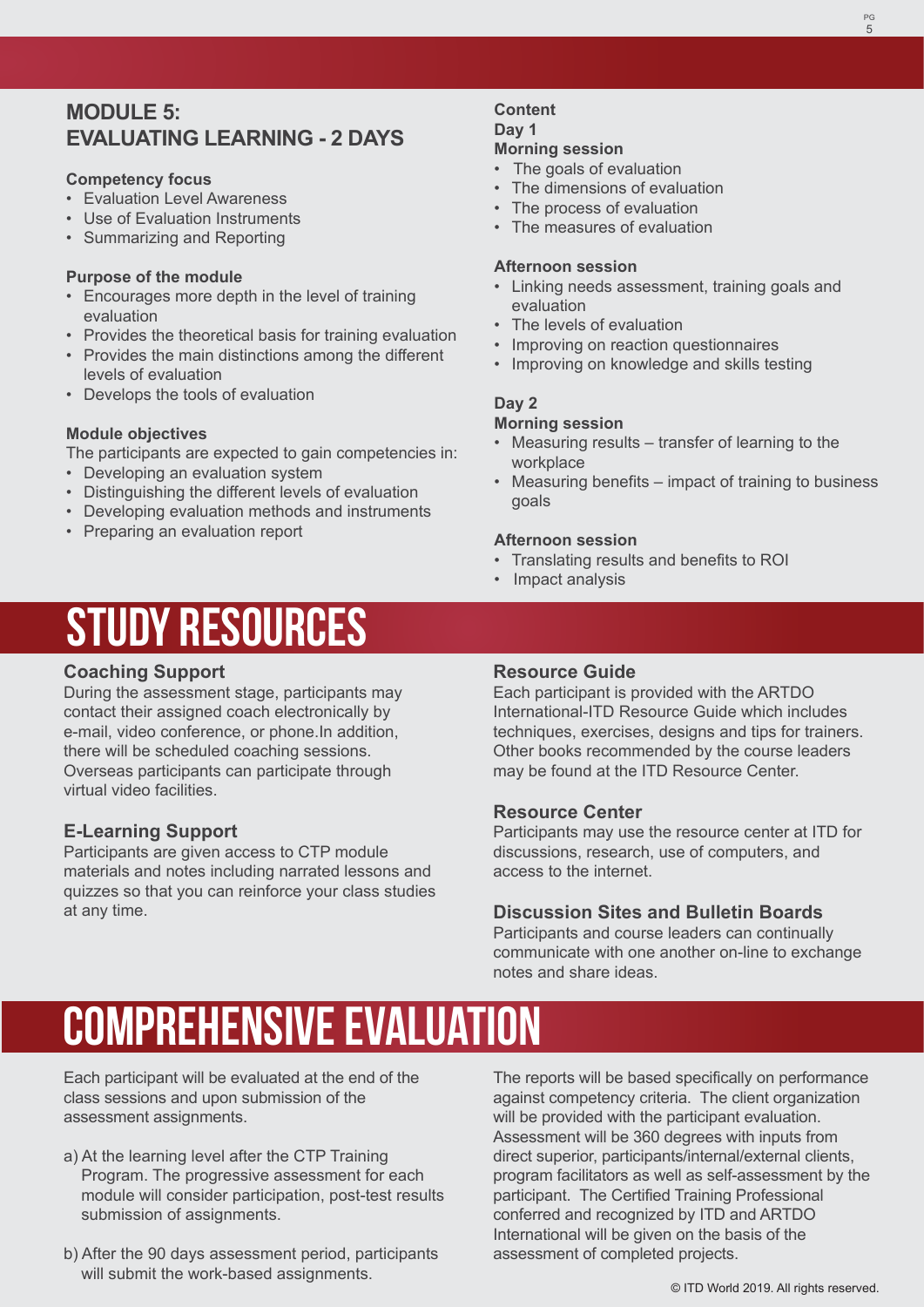## 6 PG **ASSESSED COMPETENCIES**

Within 90 days from completing the CTP program, the participants are expected to apply the newly acquired competencies to actual on-the-job situations. Each participant will accomplish a formatted report (provided by ITD) which requires the concurrence of their immediate supervisor in the organization.

## **Analysis Competency**

• Complete a NA project and submit a NA report for a work group inclusive of data-gathering instrument used ( either self- developed or pre-existing ), description of sample population, statistical analysis methods applied, training recommendation

## **Design Competency**

• Submit a design project consisting of self-developed training modules inclusive of linkage with NA recommendation, mind-map, design matrix, training objectives, topic outline, schedule, methods. actual materials, and trainers guide. The module could be new or a re-design of a pre-existing module.

## $\epsilon$

The CTP program provided us with a comprehensive and structured view of training. It was very effective, enabling us to have a common and holistic view of training principles and methodologies.

The participants now better understand training requirements, thus bringing EPF Learning Centre to the next level

"

R. Vijaya Kumar **Director** EPF Learning Centre Employees Provident Fund



© ITD World 2019. All rights reserved.

## **Development Competency**

• Submit a development project consisting materials for a self-developed training course inclusive of a course information, course leader guide, participant materials, slides, props and collaterals. The course could be new or a redevelopment of a pre-existing course

## **Implementation Competency**

- Facilitate one (1) training session either skill or theory
- Demonstrate use of active learning models that are based on multiple modalities and adult learning guidelines.
- Report must be accompanied by an evaluation report from the participants (provided by ITD) in which the trainer / facilitator must receive a general rating average of 7 out of a possible 10.
- Optional submission of video coverage of the sessions conducted

## **Evaluation Competency**

- Conduct and prepare a level 1 report submit copy
- Conduct a prepare a level 2 report submit copy
- Conduct and prepare a level 3 report submit copy
- Design a level 4 evaluation system submit design

## **CERTIFICATION**

- 1. A Certificate of Achievement for each module will be issued by ARTDO International-ITD upon completion of the 10-day training.
- 2. Certified Training Professional (CTP) will be awarded by ARTDO International-ITD upon completion of all requirements (in conformance with ARTDO International-ITD competency

 $\epsilon$ 

After nine months since the end of the session, I am glad to inform that its impact is visible on the way that the integrated Mission Training Centre carries out its trainings, from analysis to evaluation.

For instance, our Mission-wide training needs assessment exercise became much more comprehensive, and focuses a lot more on the performance problems that we can help to address.

Other than that, there has been a great improvement on the way IMTC trainers design, develop, deliver and evaluate their activities. They definitely have become more professional after the course.

> Juliana Ribeiro Acting Chief Integrated Mission Training Centre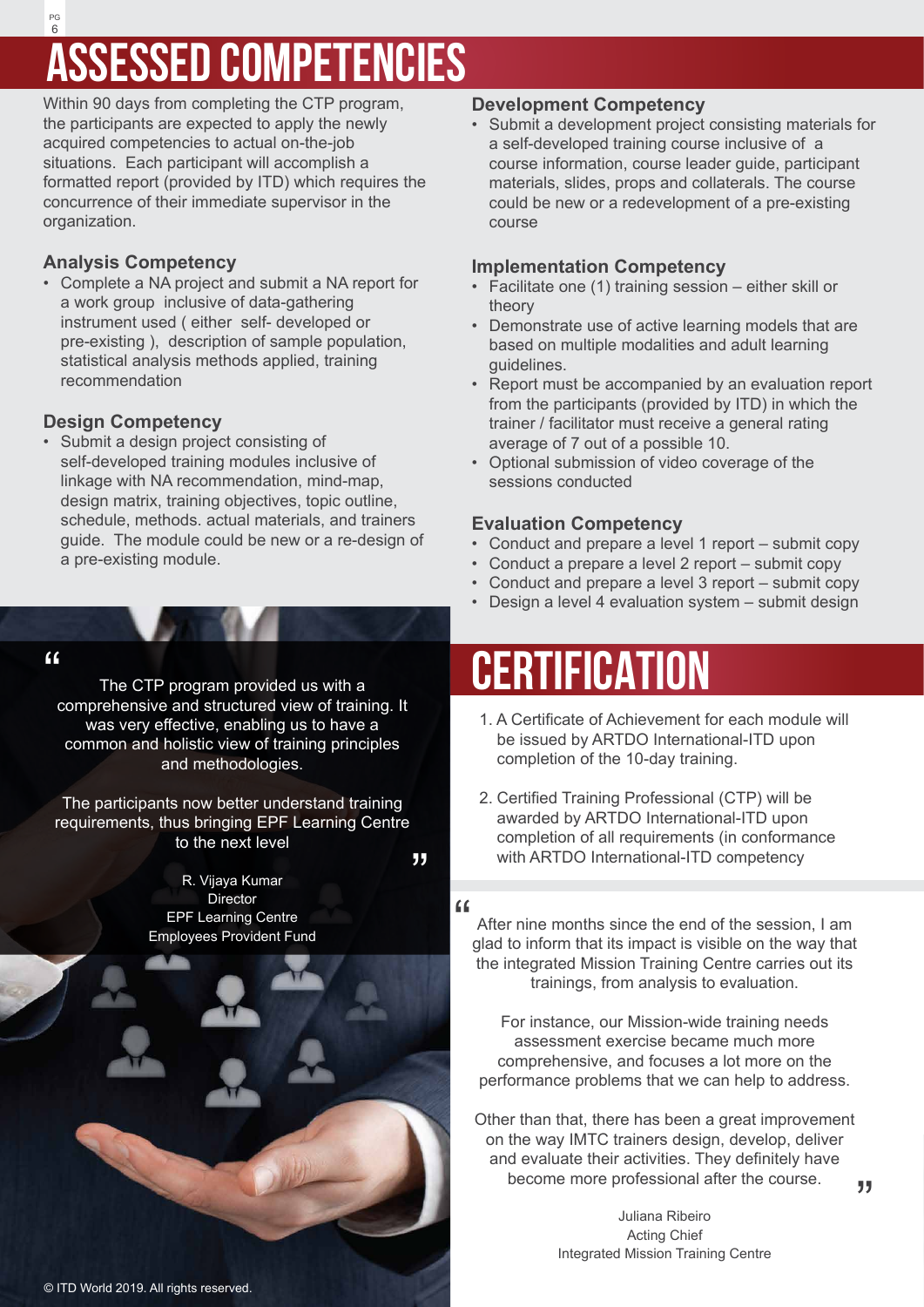## **training model**



## **ENDORSEM**

"They use the most appropriate approach in conducting CTP training efficiently and effectively. I have gained so much in the 10-day training; especially in the term of ADDIE (Analyze, Design & development, Implementation and Evaluation). I have no doubt in their qualification, potential and skills in delivery CTP program internationally and I can confidently recommend ITD as a solid and reliable supplier, and experts in their field".

> Eunee @ Nur Ainnee Binti Abdullah Genting Centre of Excellence

"The program delivers results and a great ROI for those who are serious about improving the quality of their training. It was a very insightful course for me as it really goes to the heart of what training is all about".

Sivalingam Navaratnam General Manager, Securities Industry Development Corporation, Malaysia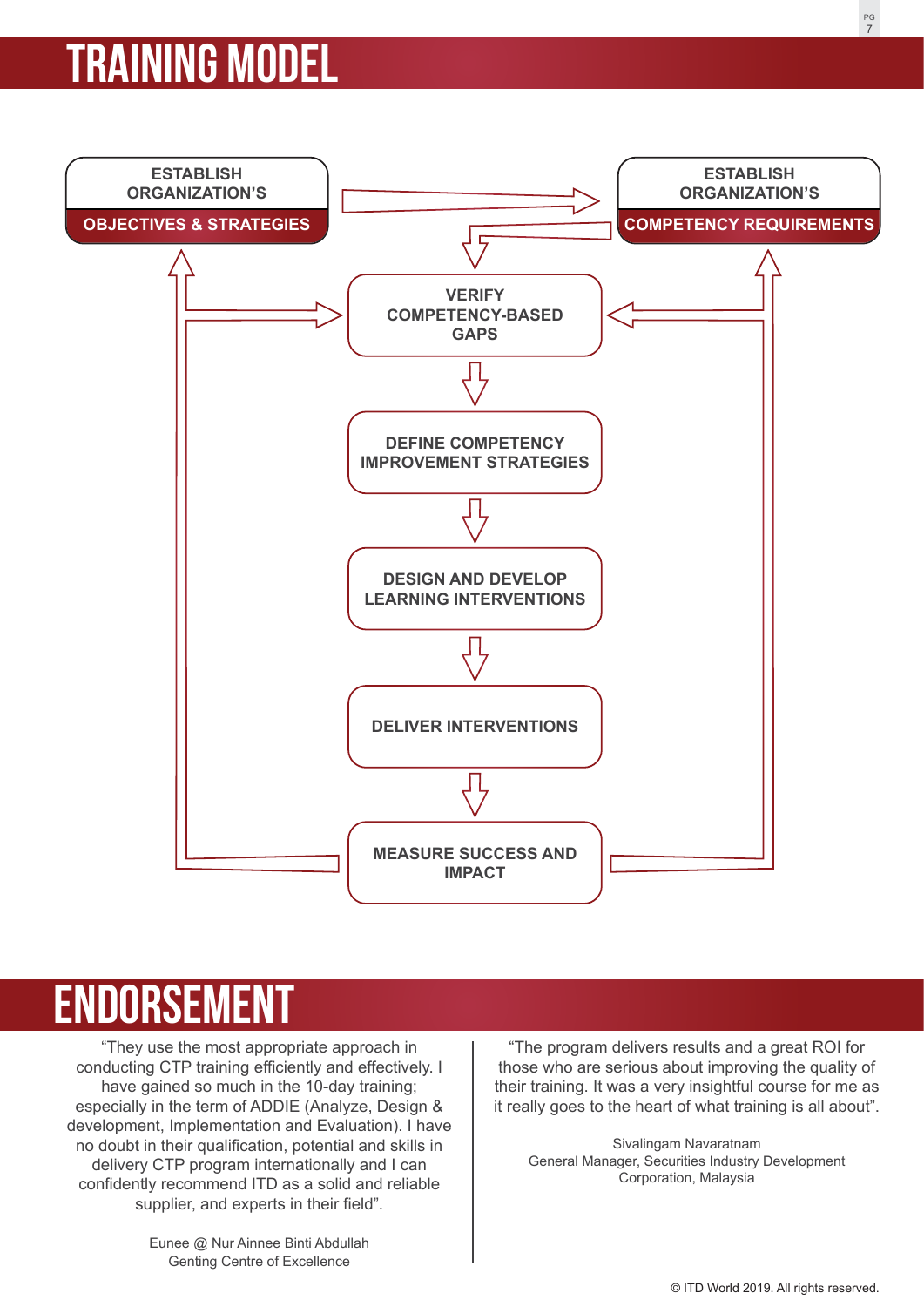## **ITD GLOBAL CENTRES OF EXCELLENCE:**

#### **U.S.A.**

**ITD U.S.A.** Tel: +480 545 2878 E-mail: itdusa@itdworld.com

**SINGAPORE ITD INTERNATIONAL PTE LTD** Tel: +65 9737 5109 | Fax: +65 6223 6521 E-mail: itdsg@itdworld.com

**MALAYSIA ITD PENANG (Head Office)** Tel: +604 228 3869 | Fax: +604 228 6869 E-mail: itdpg@itdworld.com

**ITD KUALA LUMPUR** Tel: +603 6203 3880 | Fax: +603 6203 3830 E-mail: itdkl@itdworld.com

**THAILAND INTERNATIONAL ITD LTD** Tel: +662 116 9336 to 7 E-mail: itdbkk@itdworld.com

#### **VIETNAM**

**ITD VIETNAM** Tel: +84 28 38 258 487 | Fax: +84 28 3825 8483 E-mail: itdhcmc@itdworld.com

**PHILIPPINES ITD CONSULTING GROUP INC** Tel: +632 887 7428 | Fax: +632 844 8874 E-mail: itdmanila@itdworld.com

**CAMBODIA ITD-LDC (LEADERSHIP DEVELOPMENT CENTRE)** Tel: +855-23 555 0505 | Fax: +855-23 224 598 E-mail: itdcambodia@itdworld.com

#### **INDONESIA**

**ITD-GLC (GLOBAL LEADERSHIP CENTER)** Tel: +6221 2930 8710 | Fax: +6221 2930 8747 E-mail: itdjakarta@itdworld.com

#### **MYANMAR**

**ITD - BCTC (BREAKTHROUGH COACHING, TRAINING AND CONSULTING)** Tel: +959 765 222 103 E-mail: itdmyanmar@itdworld.com

#### **BANGLADESH**

**ITD BANGLADESH (DREAMVALLEY)** Tel: +880 1730 704 688 E-mail: itdbangladesh@itdworld.com

## **INTERNATIONAL AWARD & RECOGNITION**





#### **Mission**

Transforming leaders and changing the world for the better.

#### **Vision**

The #1 global leadership development expert.

**Core Values (LISTEN): L**ove, **I**nnovation, **S**ynergy, **T**rust, **E**xcellence and **N**urture.

### **Competitive Advantage Statement:**

ITD World is an award winning Multinational Corporation that provides the world's best leadership development solutions to leading global organizations. We offer comprehensive & innovative solutions that produce superior results.

#### **Core Activities & Resources:**

Talent and Leadership Development; Corporate Training and Consulting; Professional Competency Certification; Mega Events and Seminars; Coaches, Mentors and Speakers Bureau; Community Services and Campaigns. Over 238 world-class programs and more than 100 dedicated mega gurus, top international resource persons, trainers, speakers, coaches and consultants from around the world.

#### **Exclusive Mega Gurus:**

Dr. Marshall Goldsmith, Dr. Jack Phillips, Dr. John C. Maxwell, Dr. William Rothwell, Dr. Jack Canfield, Dr. Peter Chee, Brian Tracy, Robert Tucker, Thomas G. Crane.

## **Quality Certification, Awards & Publications:**

- Winner of the **ARTDO International HRD Excellence Award** in recognition for outstanding contribution to international Human Resource Development
- **S** Bestowed the **Brand Laureate International Award** for the Best Brand in Training.
- Cutting edge books co-authored with the **world's Top Mega Gurus** "Coaching for Breakthrough Success," "12 Disciplines of Leadership Excellence," "Becoming an Effective Mentoring Leader" and "The Leader's Daily Role in Talent Management".

#### **Clients:**

Intel, IBM, United Nations Missions, American Embassy, Agilent, Dell, Motorola, Nike, First Solar, Accenture, Citibank, Central Bank of Malaysia & Philippines, DHL, Ericsson, OSRAM, Infineon, Siemens, B Braun, Bosch, Beiersdorf, Schneider, TOTAL SA, Saint Gobain, Toyota, Ajinomoto, Samsung Vina, Singapore Press Holdings, Capitaland, PT Telkom, Siam Cement Group, Thaibev Group, CP Group, BaoViet, Sacombank, PetroVietnam, Petron, SM Supermalls, Thai Airways, Philippine Airlines, Shangri-La Hotels, Six Senses Resort, Sheraton, Prudential, AIA, GSK, MSD, Bayer, Johnson & Johnson, Unilever, Nestle, Pepsico.

> Follow us on in **ITD WORLD**

www.itdworld.com